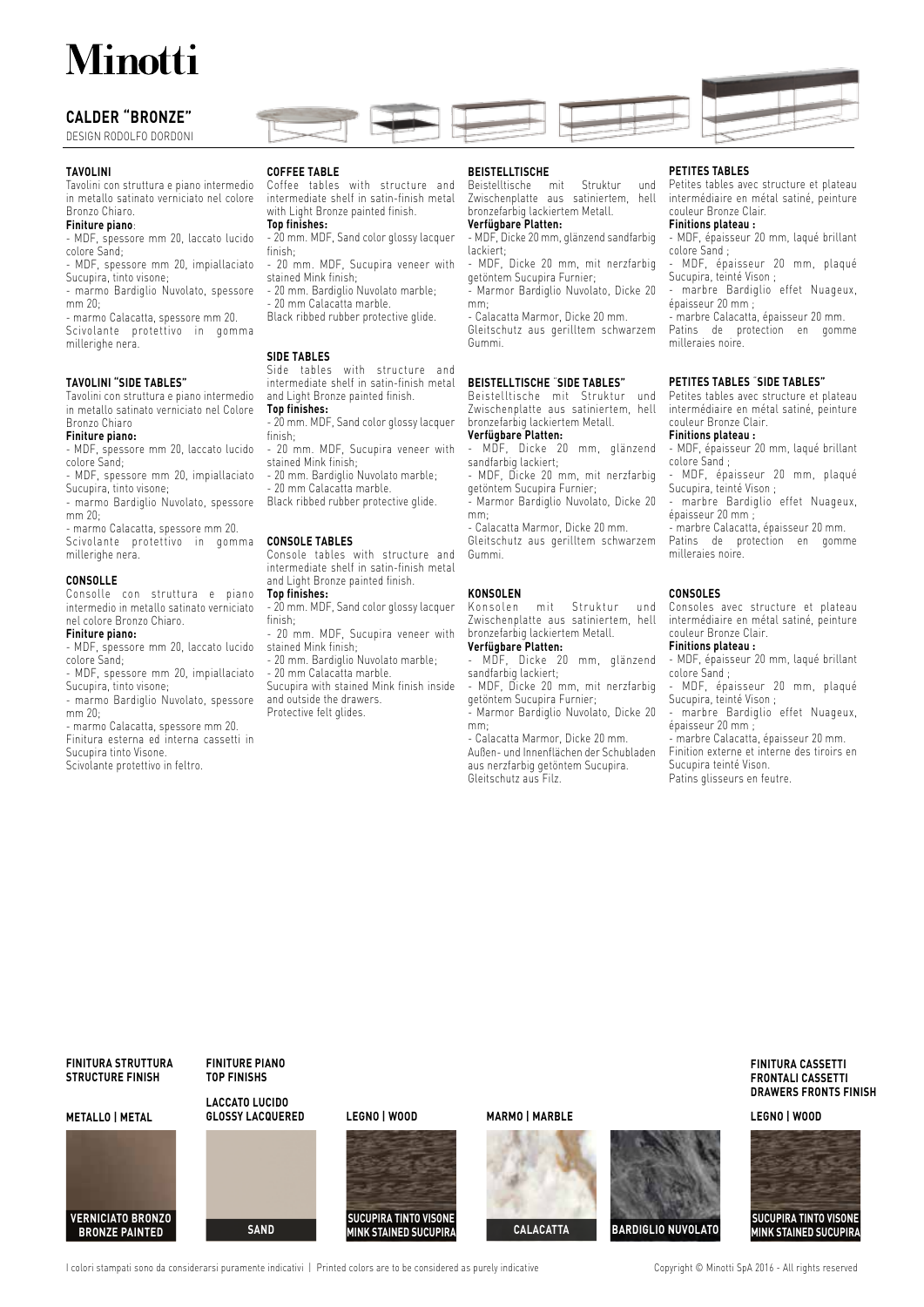# Minotti

## **PIANO SUCUPIRA | SUCUPIRA TOP**

TAVOLINI | COFFEE TABLES TAVOLINI "SIDE TABLES" | SIDE TABLES





CONSOLLE | CONSOLE TABLES CONSOLLE | CONSOLE TABLES



# **PIANO LACCATO LUCIDO | GLOSSY LACQUERED TOP**

TAVOLINO | COFFEE TABLE TAVOLINI "SIDE TABLES" | SIDE TABLES











CONSOLLE | CONSOLE TABLES